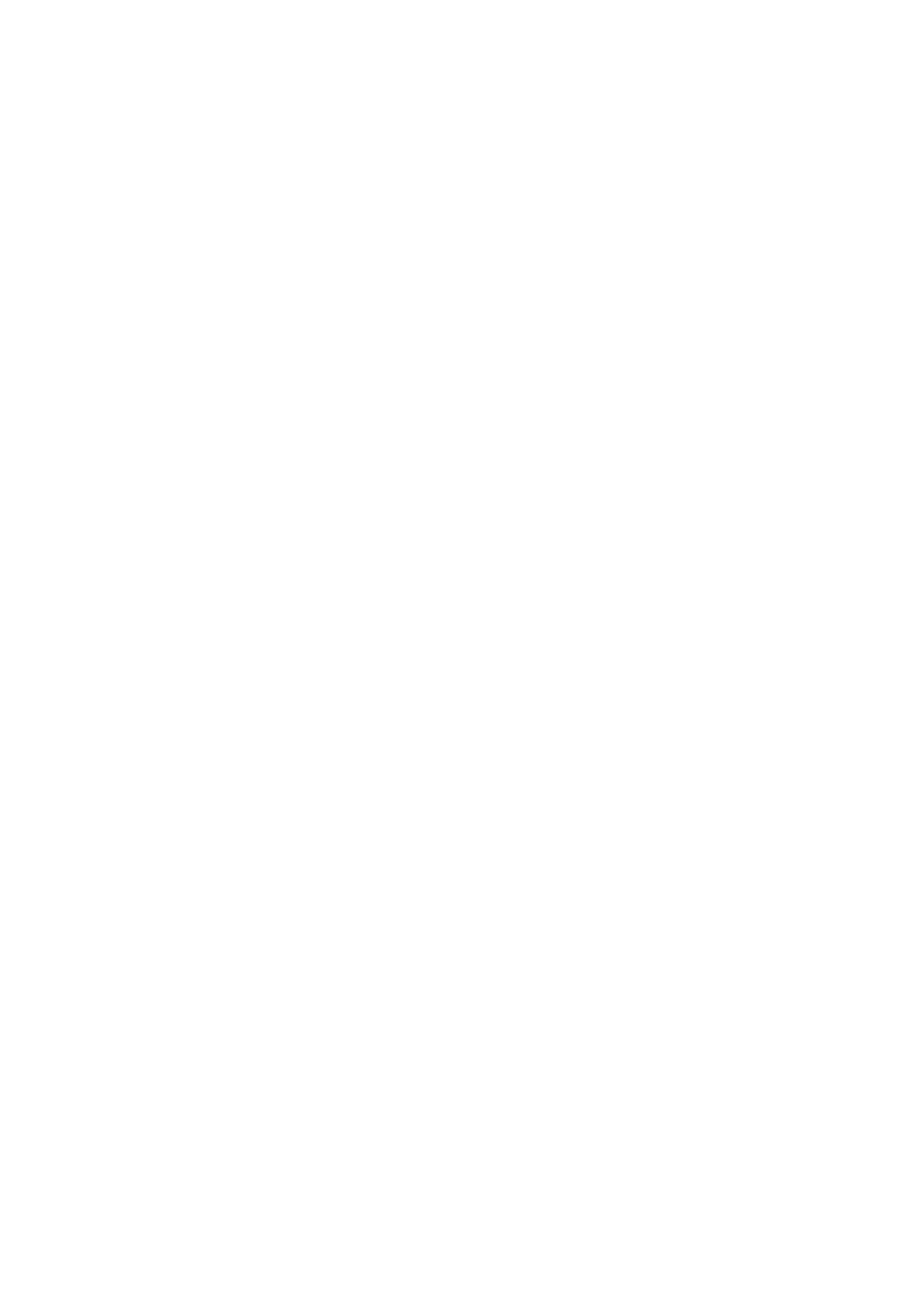## **Contents**

| 1 | Important<br>Safety<br>Notice                                                                       | $\overline{c}$<br>$\frac{2}{3}$ |
|---|-----------------------------------------------------------------------------------------------------|---------------------------------|
| 2 | Your Docking Entertainment System<br>Introduction<br>What's in the box<br>Overview of the main unit | 5<br>$\frac{5}{5}$<br>6         |
| 3 | <b>Get started</b><br>Install batteries<br>Connect power<br>Turn on<br>Set time and date            | 8<br>8<br>8<br>8<br>9           |
| 4 | Play<br>Play from iPod/iPhone/iPad<br>Play from an external device                                  | 10<br>10<br>11                  |
| 5 | Listen to radio<br>Tune to a radio station<br>Program radio stations                                | 12<br>12<br>12                  |
| 6 | <b>Other features</b><br>Set the alarm timer<br>Set the sleep timer<br>Adjust display brightness    | 13<br>13<br>14<br>14            |
| 7 | Adjust sound<br>Adjust volume level<br>Select a sound effect                                        | 15<br>15<br>15                  |
| 8 | <b>Product information</b><br>Specifications                                                        | 16<br>16                        |
| 9 | Troubleshooting                                                                                     | 17                              |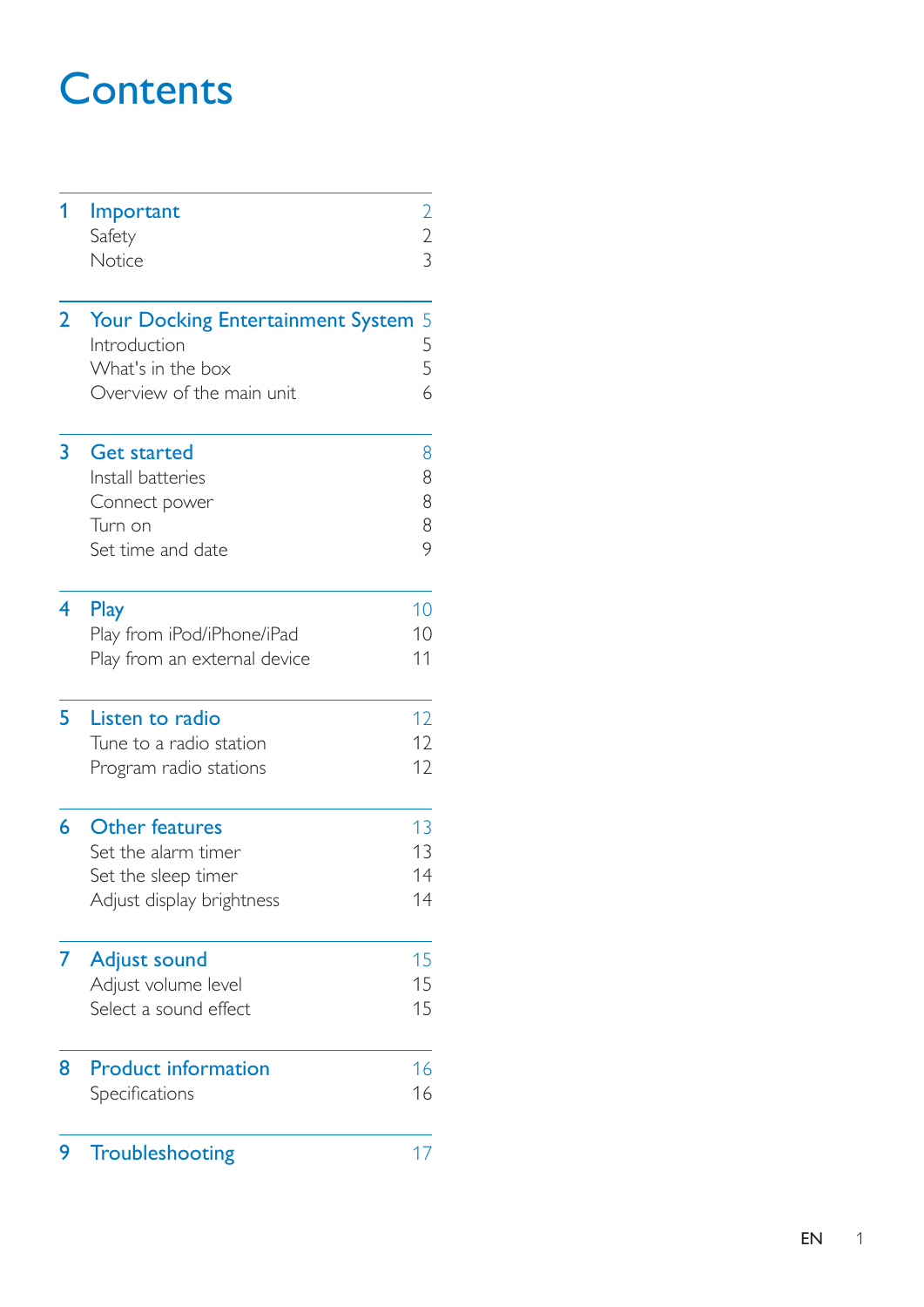## <span id="page-3-0"></span>**Important**

## **Safety**

## Know these safety symbols





This 'bolt of lightning' indicates uninsulated material within your unit may cause an electrical shock. For the safety of everyone in your household, please do not remove product covering.

The 'exclamation point' calls attention to features for which you should read the enclosed literature closely to prevent operating and maintenance problems.

WARNING: To reduce the risk of fire or electric shock, this apparatus should not be exposed to rain or moisture and objects filled with liquids, such as vases, should not be placed on this apparatus.

CAUTION: To prevent electric shock, match wide blade of plug to wide slot, fully insert.

## Warning

- Never remove the casing of this apparatus.
- Never lubricate any part of this apparatus.
- Never place this apparatus on other electrical equipment.
- Keep this apparatus away from direct sunlight, naked flames or heat
- Ensure that you always have easy access to the power cord, plug or adaptor to disconnect the apparatus from the power.
- Use only power supplies listed in the user manual.

## Caution

- Danger of explosion if battery is incorrectly replaced.
- Remove battery if it is exhausted or will not be used for a long time.
- Batteries contain chemical substances, so they should be disposed of properly.
- Perchlorate Material-special handling may apply. See www.dtsc.ca.gov/hazardouswaste/perchlorate.
- The product/remote control may contain a coin/button type battery, which can be swallowed. Keep the battery out of reach of children at all times! If swallowed, the battery can cause serious injury or death. Severe internal burns can occur within two hours of ingestion.
- If you suspect that a battery has been swallowed or placed inside any part of the body, seek immediate medical attention.
- When you change the batteries, always keep all new and used batteries out of reach of children. Ensure that the battery compartment is completely secure after you replace the battery.
- If the battery compartment cannot be completely secured, discontinue use of the product. Keep out of reach of children and contact the manufacturer.
- Batteries (battery pack or batteries installed) shall not be exposed to excessive heat such as sunshine, fire or the like.
- Battery usage CAUTION To prevent battery leakage which may result in bodily injury, property damage, or damage to the remote control: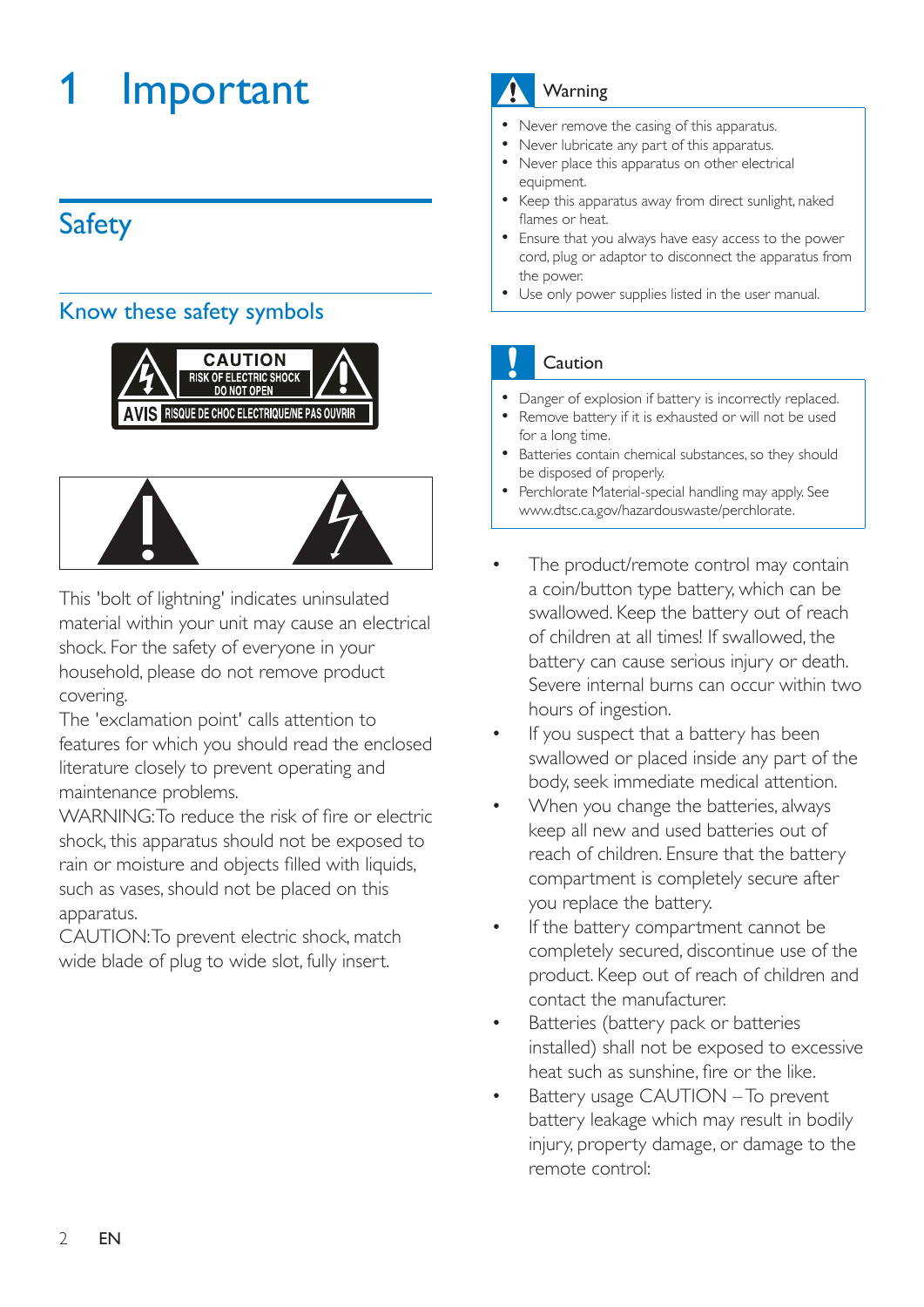- <span id="page-4-0"></span> $\cdot$  Install all batteries correctly,  $+$  and - as marked on the remote control.
- Do not mix batteries (old and new or carbon and alkaline, etc.).
- Remove batteries when the remote control is not used for a long time.
- Make sure that there is enough free space around the product for ventilation.
- The system shall not be exposed to dripping or splashing.
- Do not place any sources of danger on the system (e.g. liquid filled objects, lighted candles).
- Where the plug of the Direct Plug-in Adapter is used as the disconnect device, the disconnect device shall remain readily operable.

## Important notes for users in the U.K.

This information applies only to products with a UK mains plug.

This product is fitted with an approved molded plug. If you replace the fuse, use one with:

- the ratings shown on the plug,
- a BS 1362 approval, and
- the ASTA approval mark.

Contact your dealer if you are not sure about what type of fuse to use.

Caution: To conform with the EMC directive (2004/108/EC), do not detach the plug from the power cord.

## **Notice**

Any changes or modifications made to this device that are not expressly approved by WOOX Innovations may void the user's authority to operate the equipment.

## $\epsilon$

This product complies with the radio interference requirements of the European Community.



Your product is designed and manufactured with high quality materials and components, which can be recycled and reused.



When this crossed-out wheeled bin symbol is attached to a product it means that the product is covered by the European Directive 2002/96/ EC.

Please inform yourself about the local separate collection system for electrical and electronic products.

Please act according to your local rules and do not dispose of your old products with your normal household waste. Correct disposal of your old product helps to prevent potential negative consequences for the environment and human health.



Your product contains batteries covered by the European Directive 2006/66/EC, which cannot be disposed with normal household waste.Please inform yourself about the local rules on separate collection of batteries because correct disposal helps to prevent negative consequences for the environmental and human health.

#### Environmental information

All unnecessary packaging has been omitted. We have tried to make the packaging easy to separate into three materials: cardboard (box), polystyrene foam (buffer) and polyethylene (bags, protective foam sheet.)

Your system consists of materials which can be recycled and reused if disassembled by a specialized company. Please observe the local regulations regarding the disposal of packaging materials, exhausted batteries and old equipment.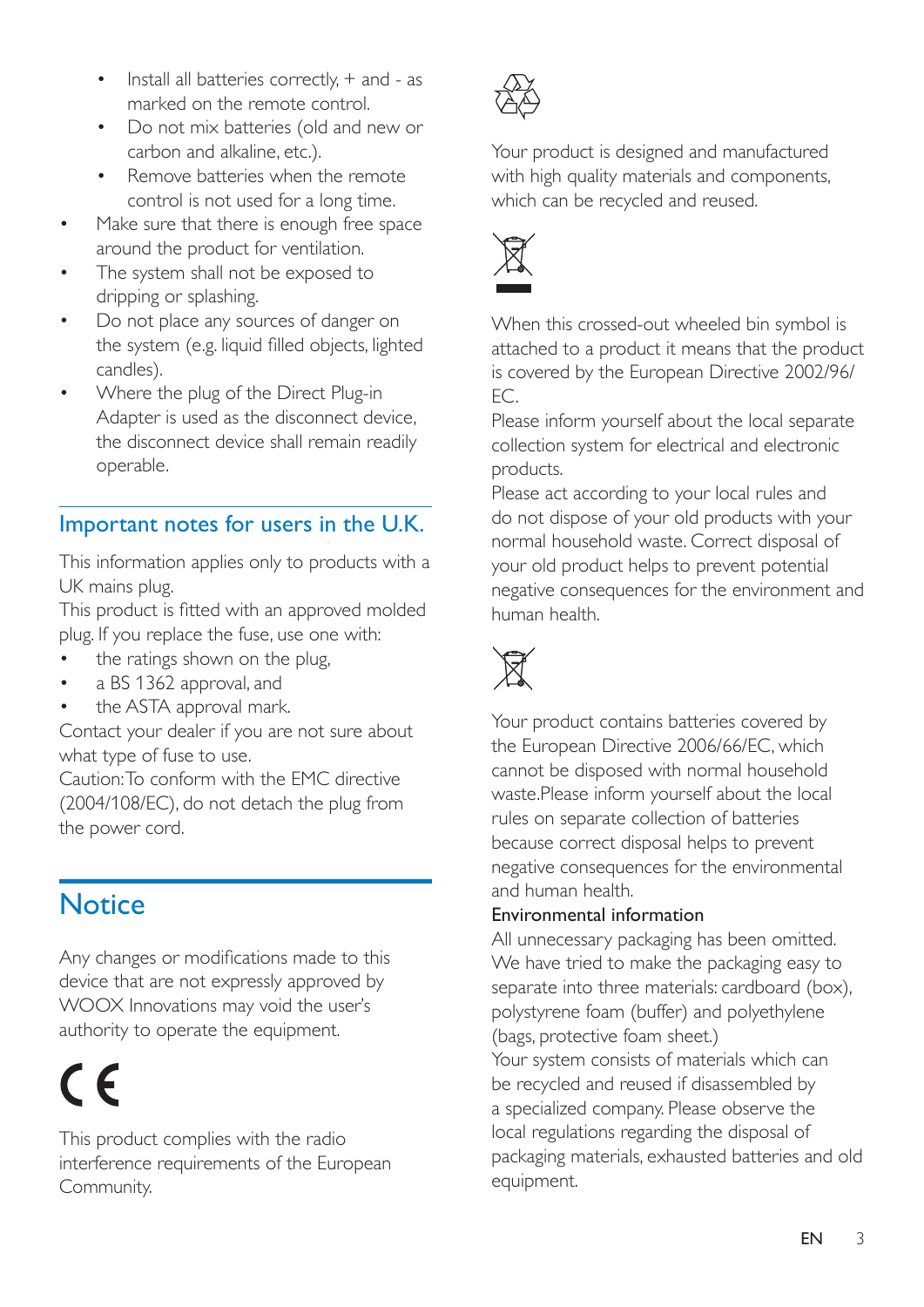#### Made for **SiPod DiPhone DiPad**

"Made for iPod," "Made for iPhone," and "Made for iPad" mean that an electronic accessory has been designed to connect specifically to iPod, iPhone, or iPad, respectively, and has been certified by the developer to meet Apple performance standards. Apple is not responsible for the operation of this device or its compliance with safety and regulatory standards. Please note that the use of this accessory with iPod, iPhone, or iPad may affect wireless performance.

iPod and iPhone are trademarks of Apple Inc., registered in the U.S. and other countries. iPad is a trademark of Apple Inc.

Class II equipment symbol:

CLASS II apparatus with double insulation, and no protective earth provided.



The type plate is located on the bottom of the unit.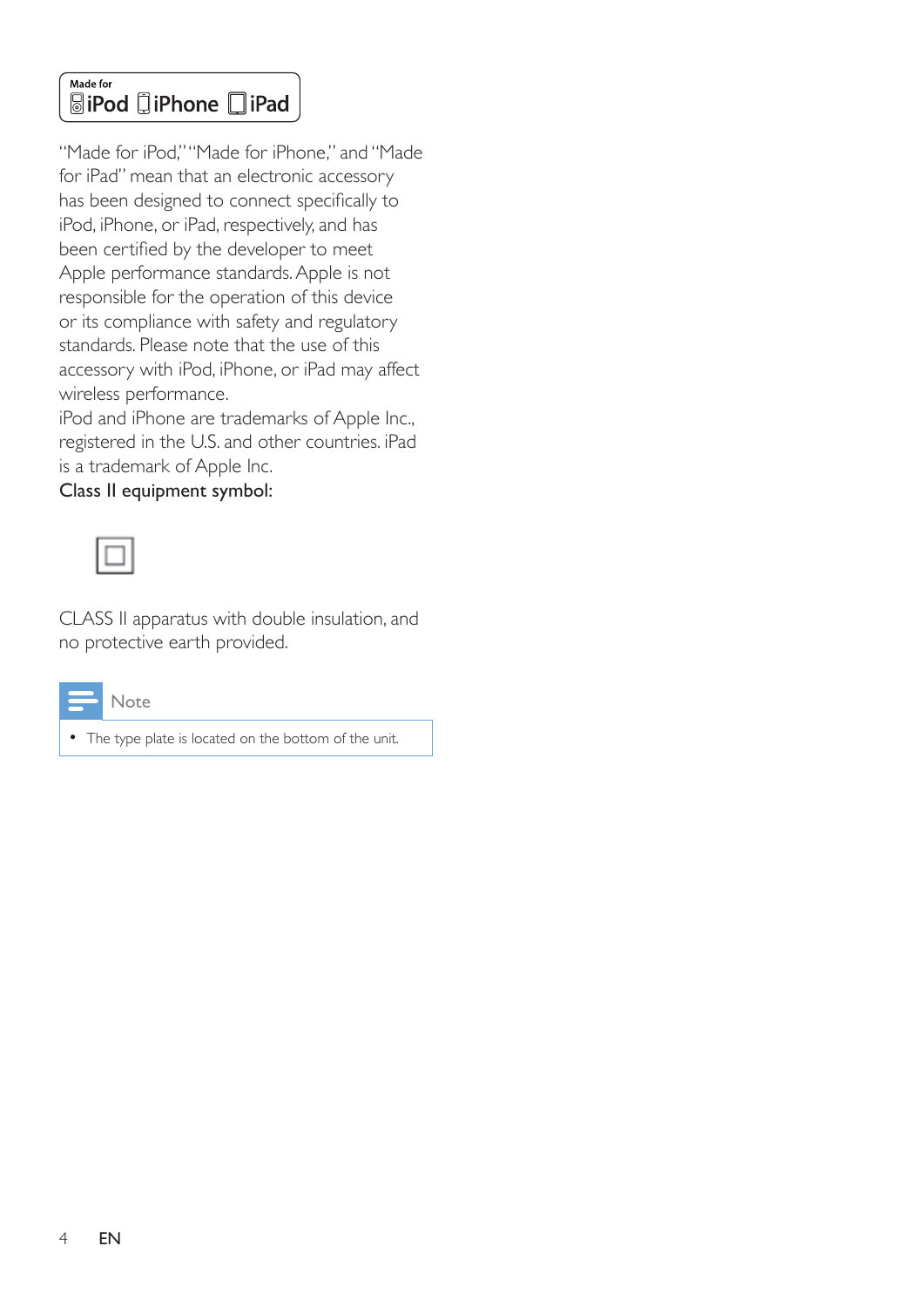## <span id="page-6-0"></span>2 Your Docking Entertainment System

Congratulations on your purchase, and welcome to Philips! To fully benefit from the support that Philips offers, register your product at www.philips.com/welcome.

## **Introduction**

With this unit, you can enjoy music from iPod/ iPhone/iPad and listen to radio or other audio devices.

Your iPod/ iPhone/iPad and radios can be set as alarm sources. You can set two alarms to go off at different time.

You can enrich sound output with these sound effects:

- Digital Sound Control (DSC)
- Dynamic Bass Boost (DBB)

## What's in the box

Check and identify the contents of your package:

- Main unit
- Short user manual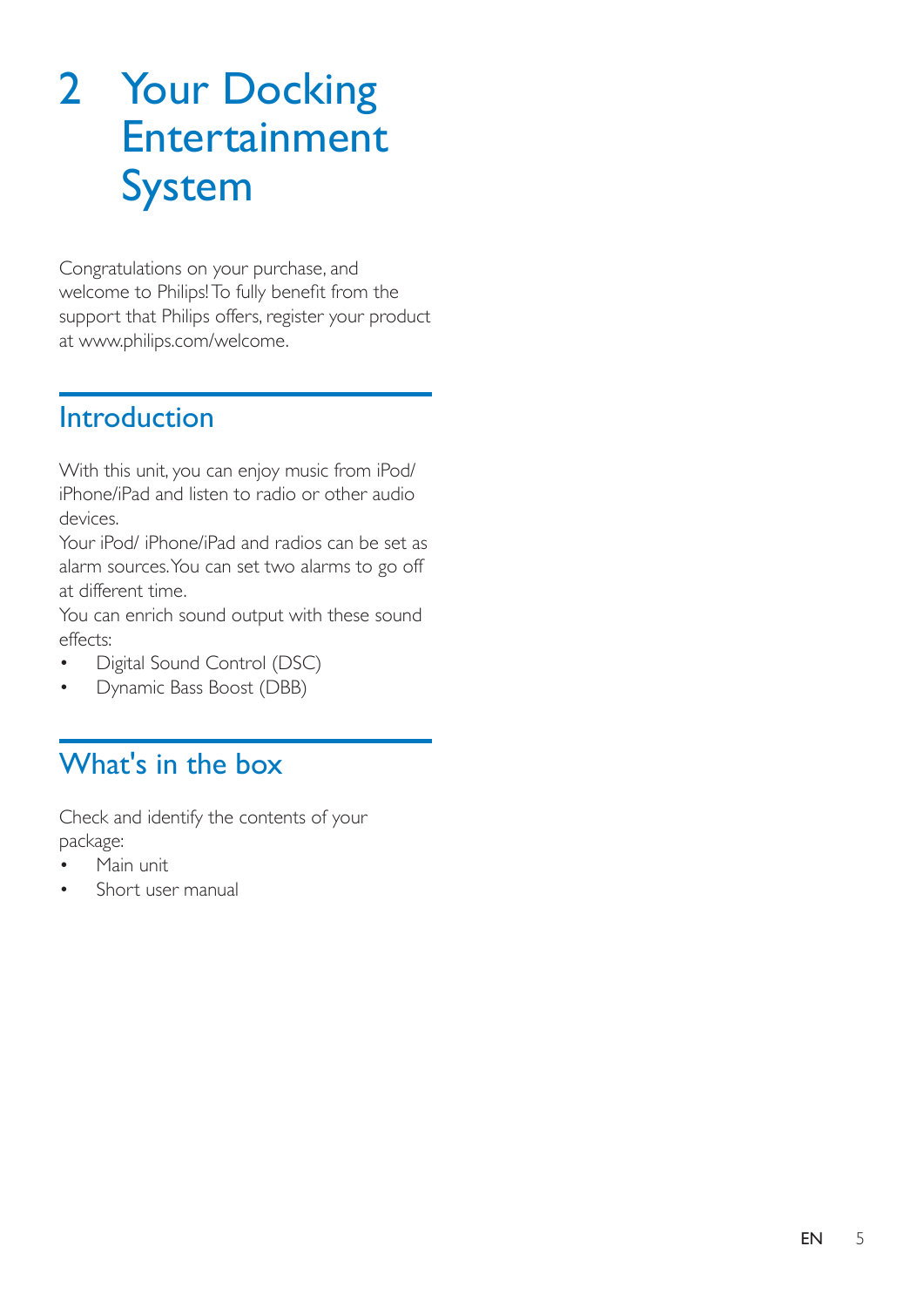## <span id="page-7-0"></span>Overview of the main unit



- $(1)$  VOL +/VOL -
	- Increase/decrease volume.

### $(2)$  DII DOCK 1

- In Dock 1 mode, start or pause play.
- In other modes, select Dock 1 source.

#### $(3)$  SET TIME

- In standby mode, set day, month and year.
- In other modes, enable/disable DBB (Dynamic Bass Boost) or select a DSC (Digital Sound Control) sound effect.
- In dock mode, press and hold to search within a track.
- In FM mode, select FM stereo or FM mono.

#### $(4)$  PROG/SCAN

- Program radio stations.
- Automatically scan for radio stations.
- In dock mode, press and hold to search within a track.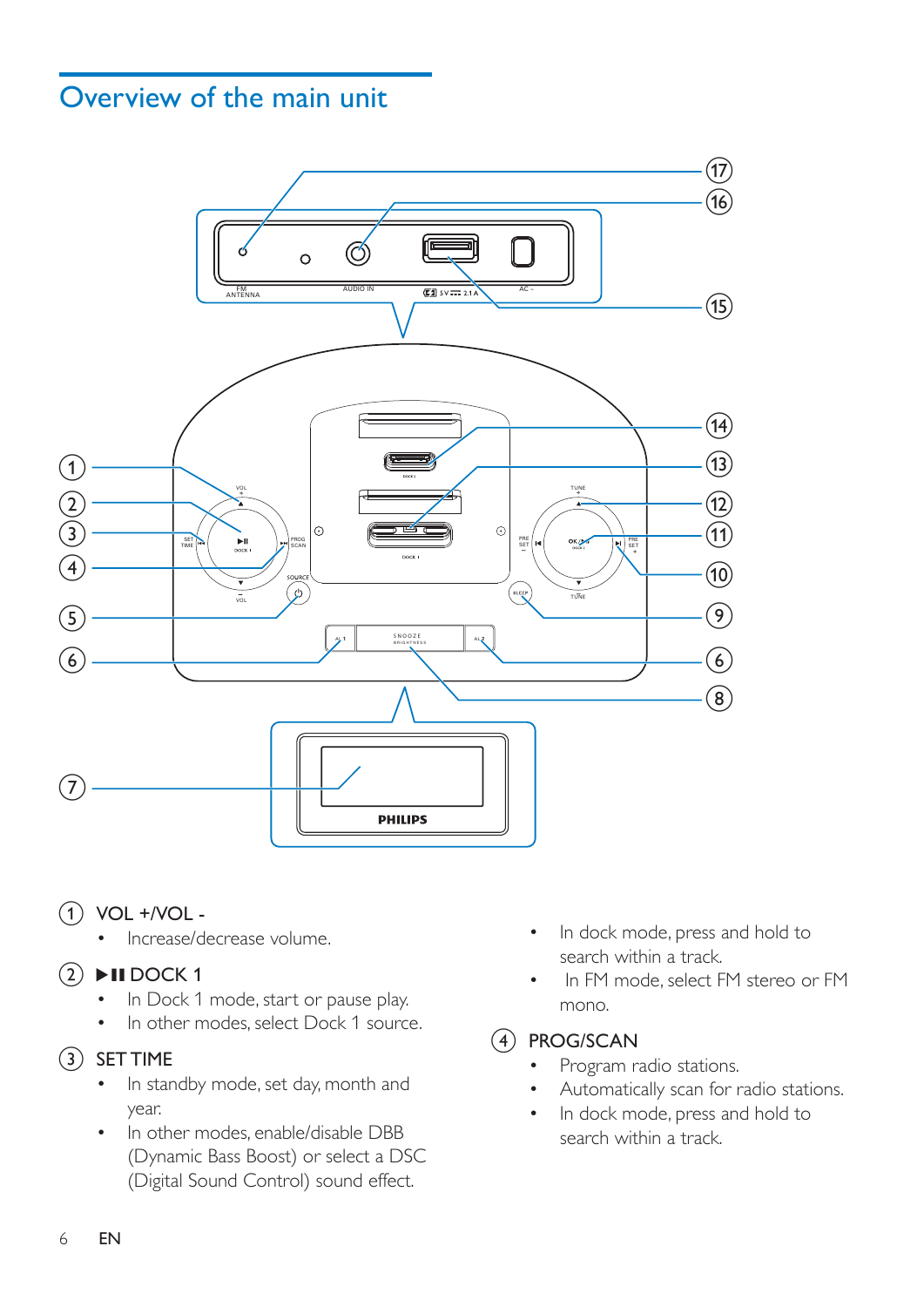## (5) c /SOURCE

- Press and hold to turn on the unit or switch to standby mode.
- Stop alarm.
- Select a source: DOCK 1/DOCK 2, FM or AUDIO IN.

### $(6)$  AL1/AL2

- Set alarm.
- View alarm settings.
- Activate/deactivate alarm timer.

## $(7)$  Display panel

• Show the current status.

#### (8) SNOOZE/BRIGHTNESS

- Snooze alarm.
- Adjust the display brightness.

#### $(9)$  SLEEP

• Set the sleep timer.

### (10) PRESET +/PRESET -

- Skip to next/previous track.
- Select a preset radio program.
- In dock mode, press and hold to search within a track.

## $(h)$  OK/ $\blacktriangleright$ II DOCK 2

- In Dock 2 mode, start or pause iPod/ iPhone/iPad play.
- In other modes, select Dock 2 mode.

### (12) TUNE+/TUNE-

- Set time and date.
- When setting alarm, adjust alarm clock and volume, and select a sound source.
- Tune to an FM audio station.
- (13) Dock 1 for iPod/iPhone/iPad with Lightning connection
- n Dock 2 for iPod/iPhone/iPad with 30-pin connection
- (15) USB charging port
- $(16)$  AUDIO IN
	- Connect external audio device.

## (17) FM ANTENNA

 Connect an FM antenna to improve FM reception.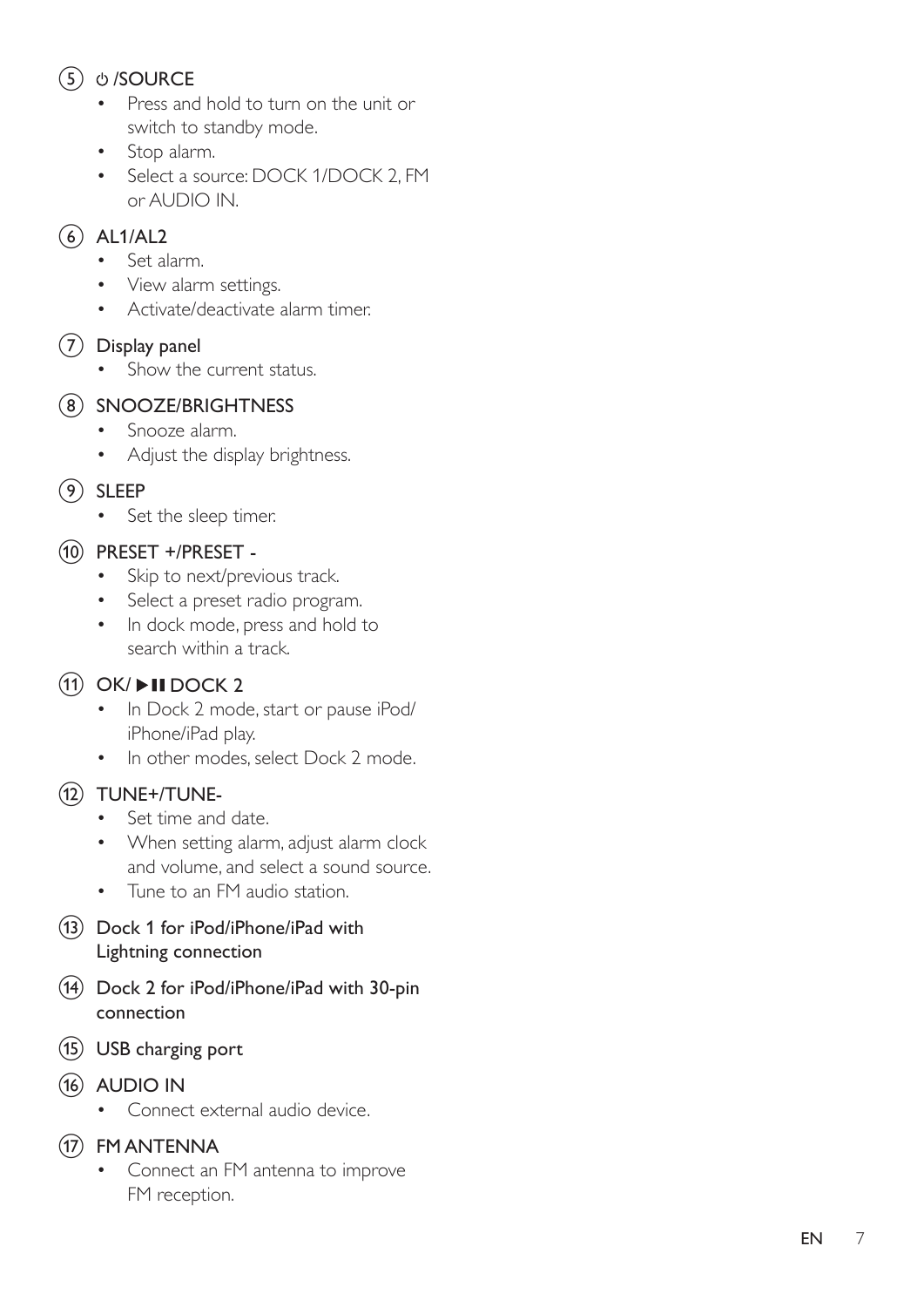## <span id="page-9-0"></span>3 Get started

#### Caution

 Use of controls or adjustments or performance of procedures other than herein may result in hazardous radiation exposure or other unsafe operation.

Always follow the instructions in this chapter in sequence.

If you contact Philips, you will be asked for the model and serial number of this apparatus. The model number and serial number are on the bottom of the apparatus. Write the numbers here:

Model No. \_\_\_\_\_\_\_\_\_\_\_\_\_\_\_\_\_\_\_\_\_\_\_\_\_\_

Serial No. \_\_\_\_\_\_\_\_\_\_\_\_\_\_\_\_\_\_\_\_\_\_\_\_\_\_\_

## Install batteries



• You can only use AC power as power supply. Batteries (not supplied) are for backup purpose.



- Open the battery compartment.
- Insert  $2 \times AA$  size batteries with correct polarity (+/-) as indicated.
- $3$  Close the battery compartment.

## Caution

- Risk of explosion! Keep batteries away from heat, sunshine or fire. Never discard batteries in fire.
- Risk of decreased battery life! Never mix different brands or types of batteries.
- Risk of product damage! When the remote control is not used for long periods, remove the batteries.

## Connect power

#### Caution

- Risk of product damage! Ensure that the power voltage corresponds to the voltage printed on the bottom of the apparatus.
- Risk of electric shock! When you unplug the AC power cord, always pull the plug from the socket. Never pull the cord.
- Before connecting the AC power cord, ensure you have completed all other connections.
- To disconnect the set from the mains completely. remove the mains plug from the wall socket.



Connect the AC power cord to the wall outlet.

## Turn on

Press and hold (<sup>1</sup>)

 » The unit switches to the last selected source.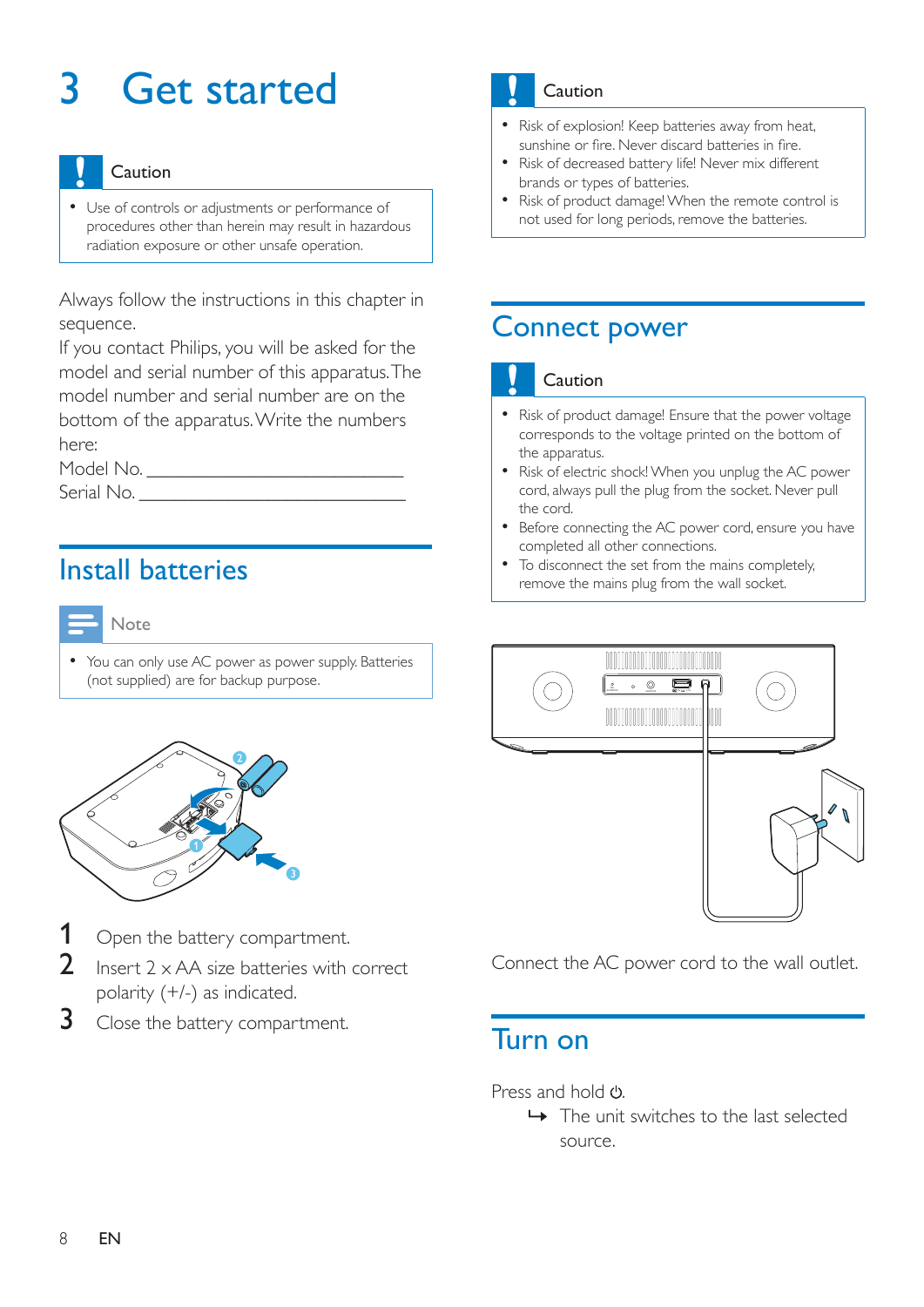### <span id="page-10-0"></span>Switch to standby

Press and hold  $\Phi$  again to switch the unit to standby mode.

 $\rightarrow$  The time and date (if set) appear on the display panel.

#### Select source

Press SOURCE repeatedly to select from DOCK 1/Dock 2, FM and AUDIO IN.

## Set time and date

- 1 In standby mode, press and hold **SET TIME** for 2 seconds.
	- » [24H ] begins to blink, and you can hear a beep.
- 2 Press TUNE+ or TUNE- to select the 12/24 hour format.
- 3 Press OK to confirm. → 00:00 will display, and the hour digits begin to blink.
- 4 Repeat steps 2-3 to set the hour, minute, day, month and year.

### Tip

- In 12 hour format, [MONTH--DAY] is displayed.
- in 24 hour format, [DAY--MONTH] is displayed.

## Note

 When iPod/iPhone/iPad is connected, the docking unit synchronizes time from the iPod/iPhone/iPad automatically.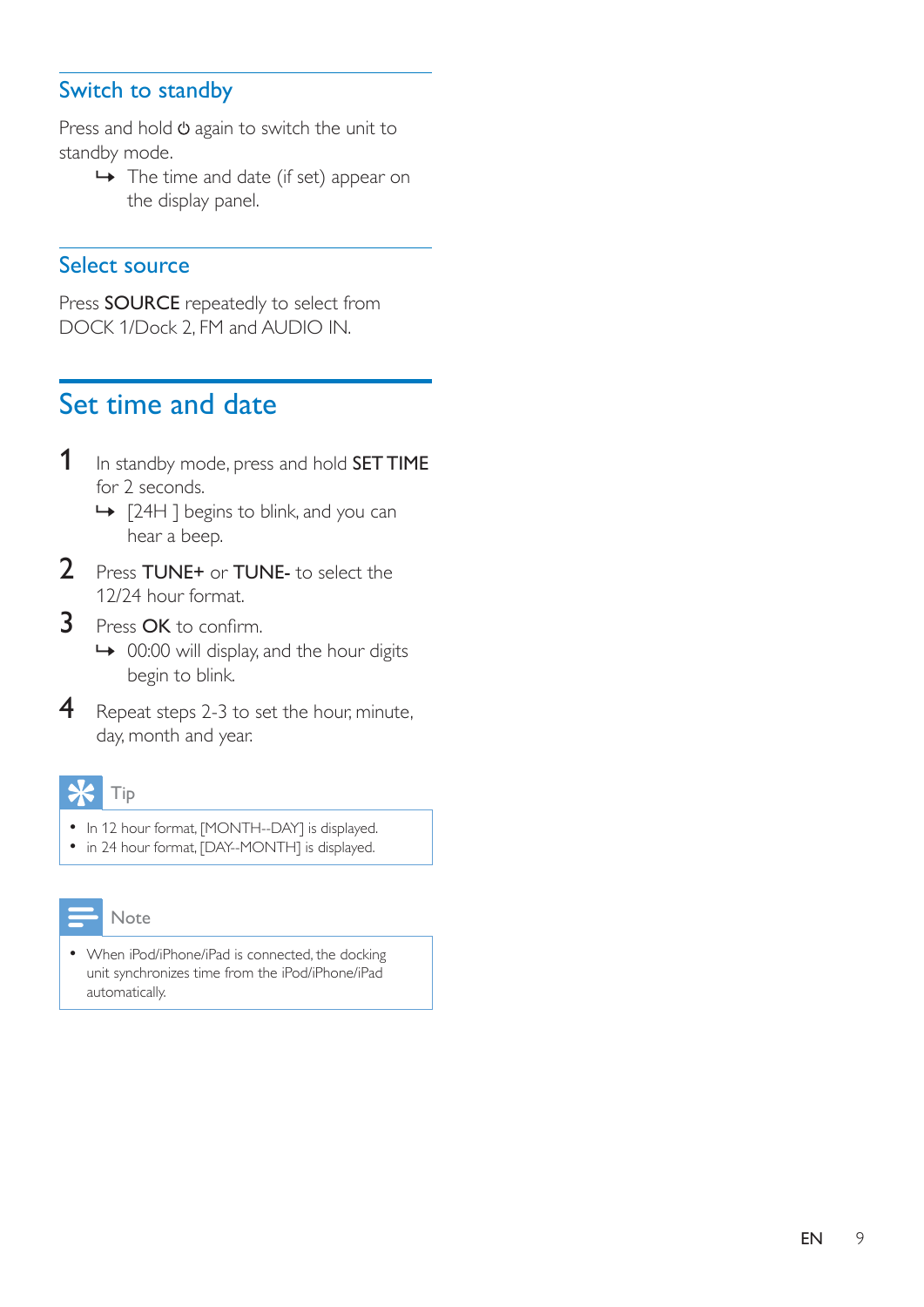## <span id="page-11-0"></span>4 Play

## Play from iPod/iPhone/iPad

You can enjoy audio from iPod/iPhone/iPad through this unit.

### Compatible iPod/iPhone/iPad

The integrated dual dock unit supports the following iPod, iPhone, and iPad models: Made for (Dock 1):

- iPod nano (7th generation)
- iPod touch (5th generation)
- iPad (4th generation)
- iPad mini
- iPhone 5

Also made for (Dock 2):

- iPod nano (2nd/3rd/4th/5th/6th generation)
- iPod classic
- iPod touch (1st/2nd/3rd/4th generation)
- iPad (3rd generation)
- iPad 2
- iPad
- iPhone 4S
- iPhone 4
- iPhone 3GS
- iPhone 3G
- iPhone

#### Listen to the iPod/iPhone/iPad

- 1 Press SOURCE repeatedly to select DOCK 1 or DOCK 2 mode.
- 2 Place the iPhone/iPod/iPad into the Dock 1 or Dock 2.



- 
- To skip to a track, press  $\blacksquare$  /  $\blacksquare$
- To search during play, press and hold / or PRESET +/PRESET -, then release to resume normal play.

## Charge the iPod/iPhone/iPad

When the unit is connected to power, the docked iPod/iPhone/iPad begins to charge.

## Tip

 For certain iPod models, it may take up to a minute before the charging indication appears.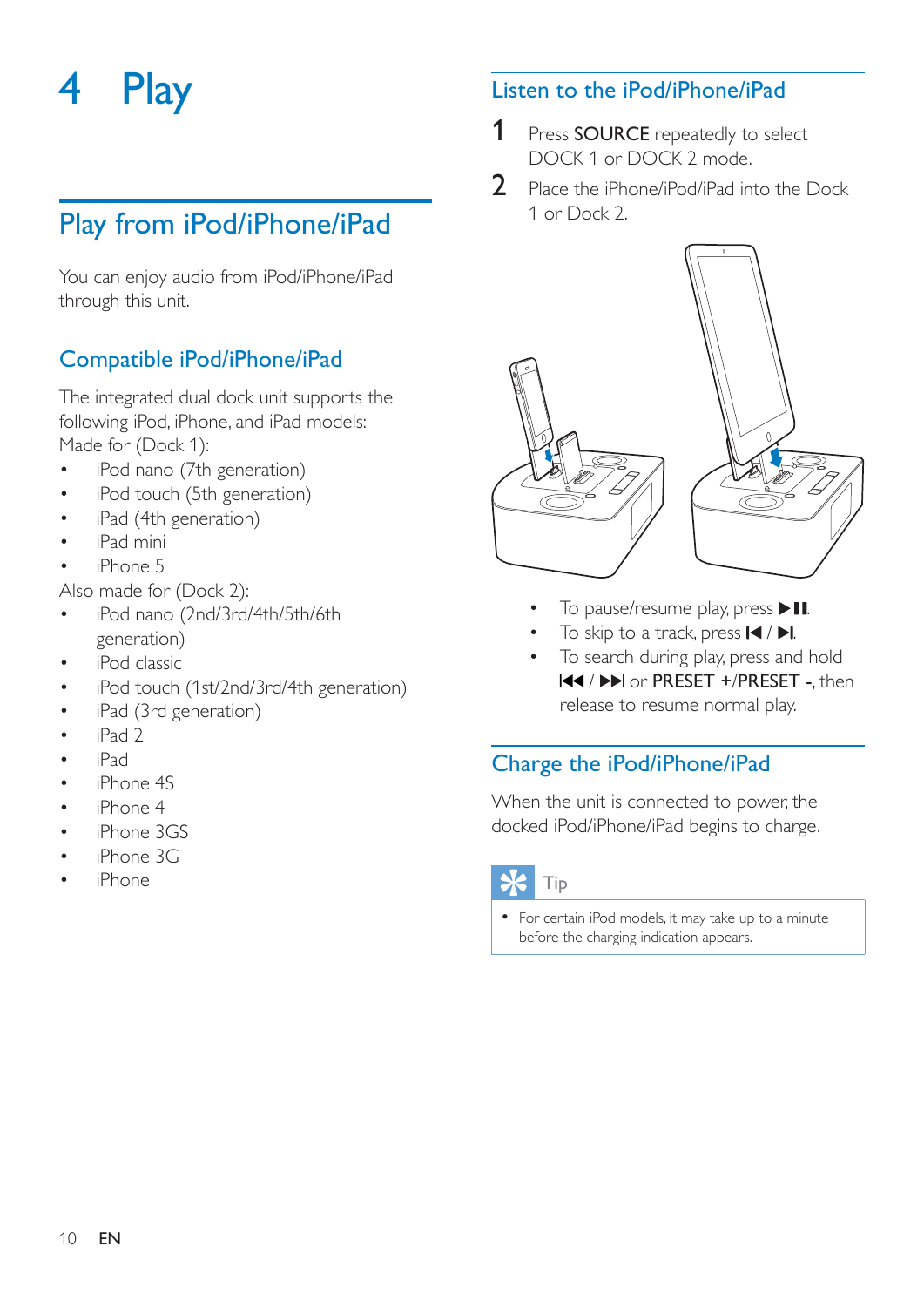## <span id="page-12-0"></span>Play from an external device

You can also listen to an external audio device through this unit.

- 1 Press SOURCE repeatedly to select the AUDIO IN source.
- 2 Connect a 3.5mm audio link cable (not supplied) to:
	- the **AUDIO IN** jack (3.5mm) on the back of the unit.
	- the headphone jack on an external device.
	- $\rightarrow$  the screen displays scrolling text message [AUDIO IN]; and shows date and time.
- 3 Start to play the device (see the device user manual).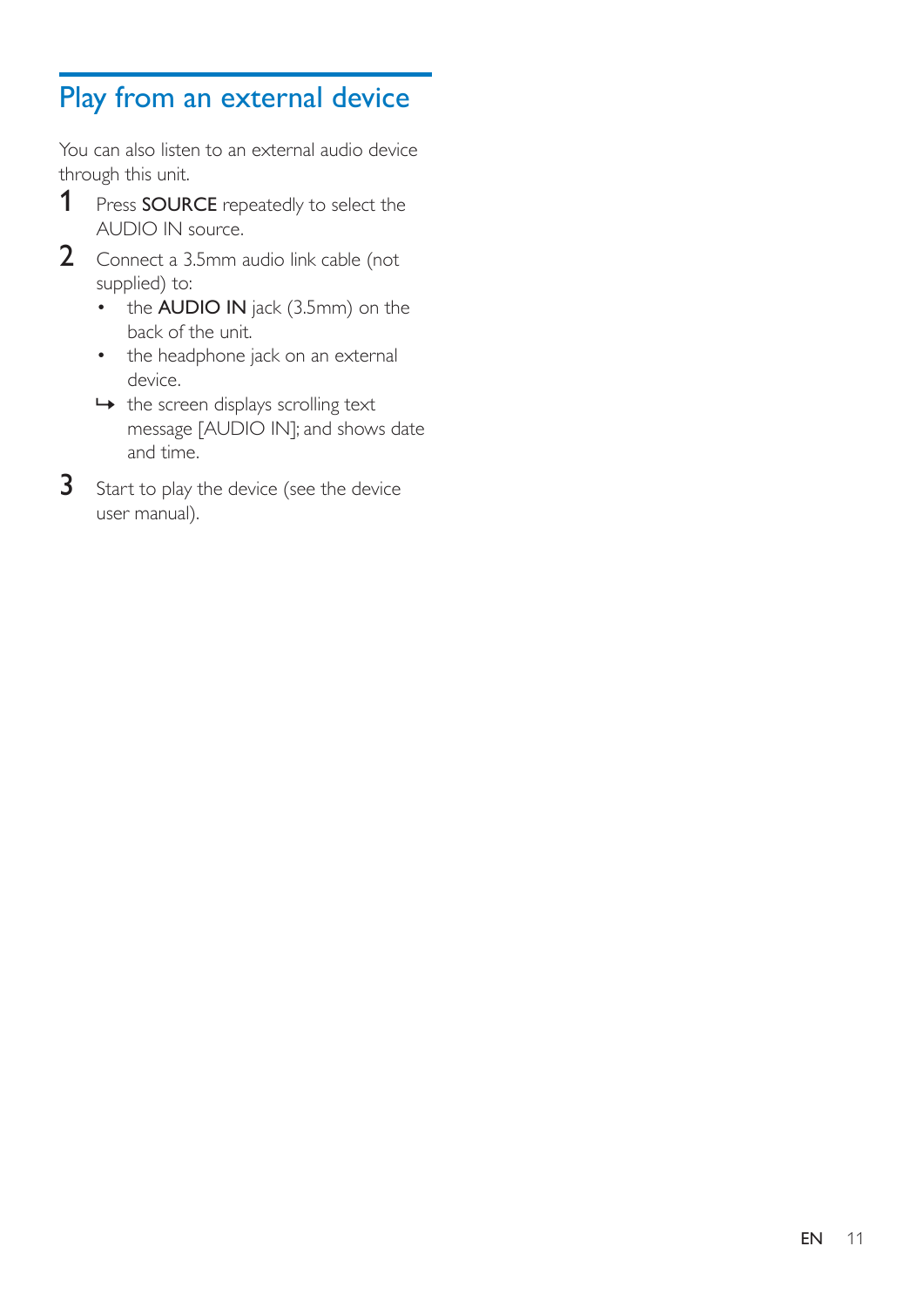## <span id="page-13-0"></span>5 Listen to radio

Note

Only FM radio reception is available on this unit.

## Tune to a radio station



- Use an FM antenna for optimal reception. Fully extend and adjust the position of the antenna.
- Position the antenna as far as possible from TV, VCR or other radiation source.
- [STEREO] is default setting for tuner mode.
- In tuner mode, you can press and hold DBB/DSC/SET TIME to toggle between [STEREO] and [MONO], and the unit memorizes your setting even if you turn off the unit or turn to other sources.
- 1 Press SOURCE repeatedly to select FM mode.
- 2 Press and hold **TUNE+/TUNE-** for more than 2 seconds.
	- $\rightarrow$  The radio tunes to next station with strong reception automatically.
- **3** Repeat step 2 to tune to more stations.
	- To tune to a weak station, press TUNE+/TUNE- repeatedly until you find optimal reception.

## Program radio stations

Radio station preset allows you to save radio stations, and quickly tune to a favorite station.



- The preset list can store up to 20 stations.
- If the preset list is fully occupied, the screen will show P 20.
- If saving a radio station to a position that has already been occupied, the original radio station will be replaced.

### Program radio stations manually

1. Press SOURCE repeatedly to enter the FM mode.

2. Press TUNE+/TUNE- to tune to a radio station.

- 3. Press PROG/SCAN.
	- $\rightarrow$  A position number flashes.

4. Press OK to save current radio station to the selected position.

Tip

Press PRESET +/PRESET - to change the position to save a radio station.

## Program radio stations automatically

- **1** Press **SOURCE** repeatedly to enter the FM mode.
- 2 Press and hold **PROG/SCAN**.
	- » The screen displays [AUTO] (auto);
	- $\rightarrow$  The unit starts to scan for all available radio stations automatically, and stores them to the preset list.
- $3$  Wait until the auto scan finishes.
	- $\rightarrow$  The first station in the preset list broadcasts automatically.

#### **Select a preset radio station**

**1** Press  $\blacksquare$  /  $\blacksquare$  to select a preset number.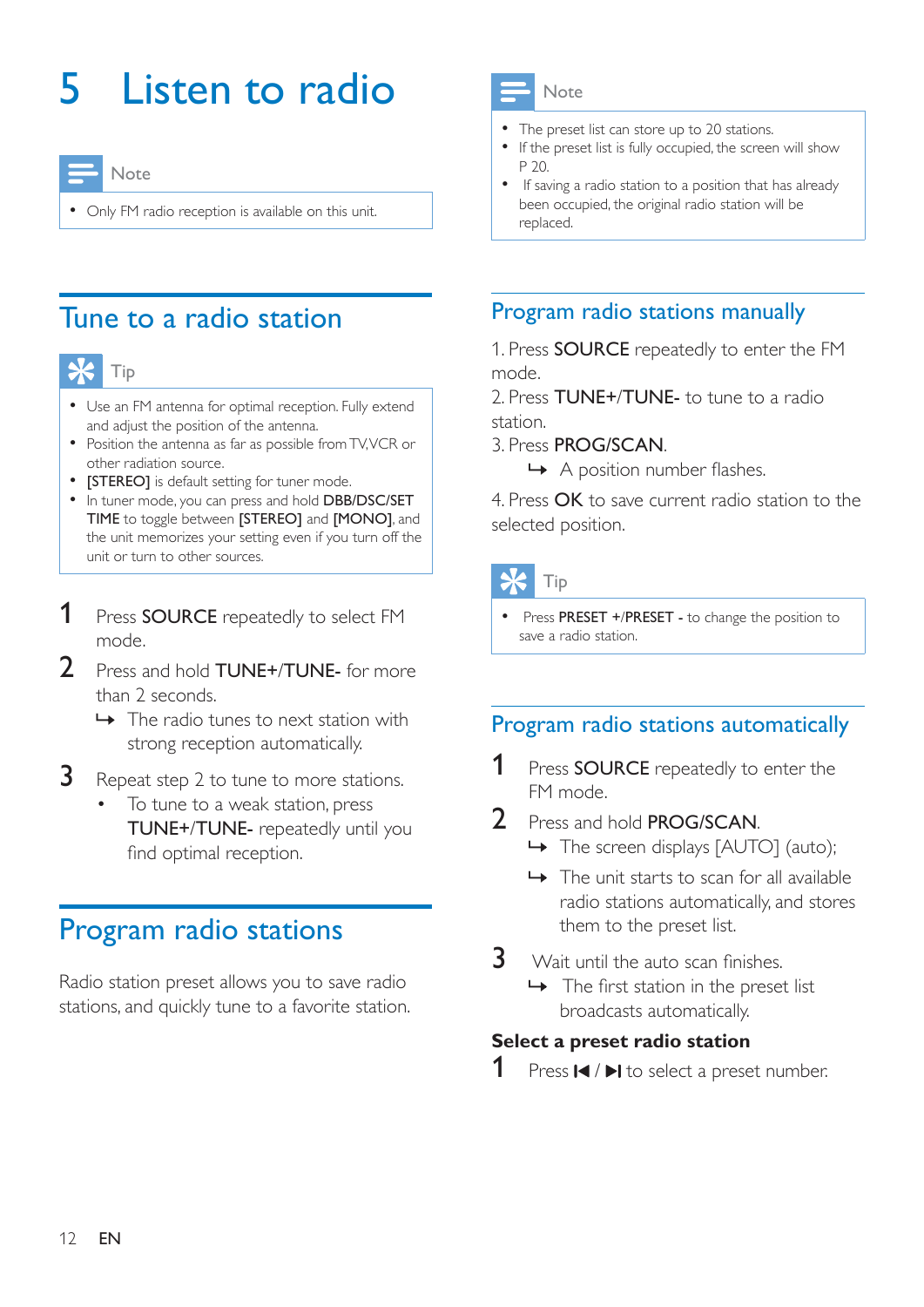## <span id="page-14-0"></span>6 Other features

## Set the alarm timer

You can set two alarms at different times.

| Note                               |
|------------------------------------|
| Ensure that you have set the clock |
| $\blacksquare$                     |

#### **1** Press and hold **AL1** or **AL2**.

 $\rightarrow$  The hour digits begin to blink, and you can hear one beep.

correctly.

- $\rightarrow$  [AL SET] (all set) flashes on the screen.
- 2 Press TUNE+/TUNE- repeatedly to set the hour.
- $\overline{3}$  Press OK to confirm.
	- » The minute digits begin to blink.
	- $\rightarrow$  [AL SET] (all set) flashes on the screen.
- 4 Repeat steps 2-3 to set the minute, select when to ring alarm, and choose alarm sound source and alarm volume.

After alarm volume is set, the unit will exit alarm setting, and you can hear two beeps.

## Tip

- If you select DOCK 1/DOCK 2 as alarm sound source, when there is no device docked, the alarm will automatically switch to buzzer to ring the alarm.
- If both alarms are set to the same time, only Alarm 1 will ring.

#### View the alarm settings

Press AL1 or AL2 to view alarm settings.

## Activate and deactivate the alarm timer

When an alarm setting is shown on the screen, press AL1/AL2 repeatedly to activate or deactivate the timer.

- $\rightarrow$  If the timer is activated,  $\left[\right. \right.$   $\left. \right.$  AL 1] or  $\left[$ AL2] is displayed.
- → If the timer is deactivated, [  $\triangle$  AL1] or [ AL2] disappears.

#### Snooze

When the alarm rings, press **SNOOZE**.

- $\rightarrow$  The alarm stops, and the alarm icon flashes
- » The alarm will resume ringing 9 minutes later.

#### Note

 When using batteries to operate, alarms can only use buzzer as sound source.

### Stop alarm ring

When the alarm rings, press the corresponding AL1 or AL2.

 $\rightarrow$  The alarm stops but the alarm settings remain.

## Tip

- $\bullet$  You can also press  $\circlearrowright$  to stop the alarm. The unit will switch to the last selected source.
- $\bullet$  If you press and hold  $\bullet$ , the alarm will also be stopped, and the unit will switch to standby mode.
- If you do not stop the alarm, it will ring for 30 minutes.
- When an alarm rings, it shall begin from a relative low volume, and rise gradually to the highest alarm volume in 90 seconds.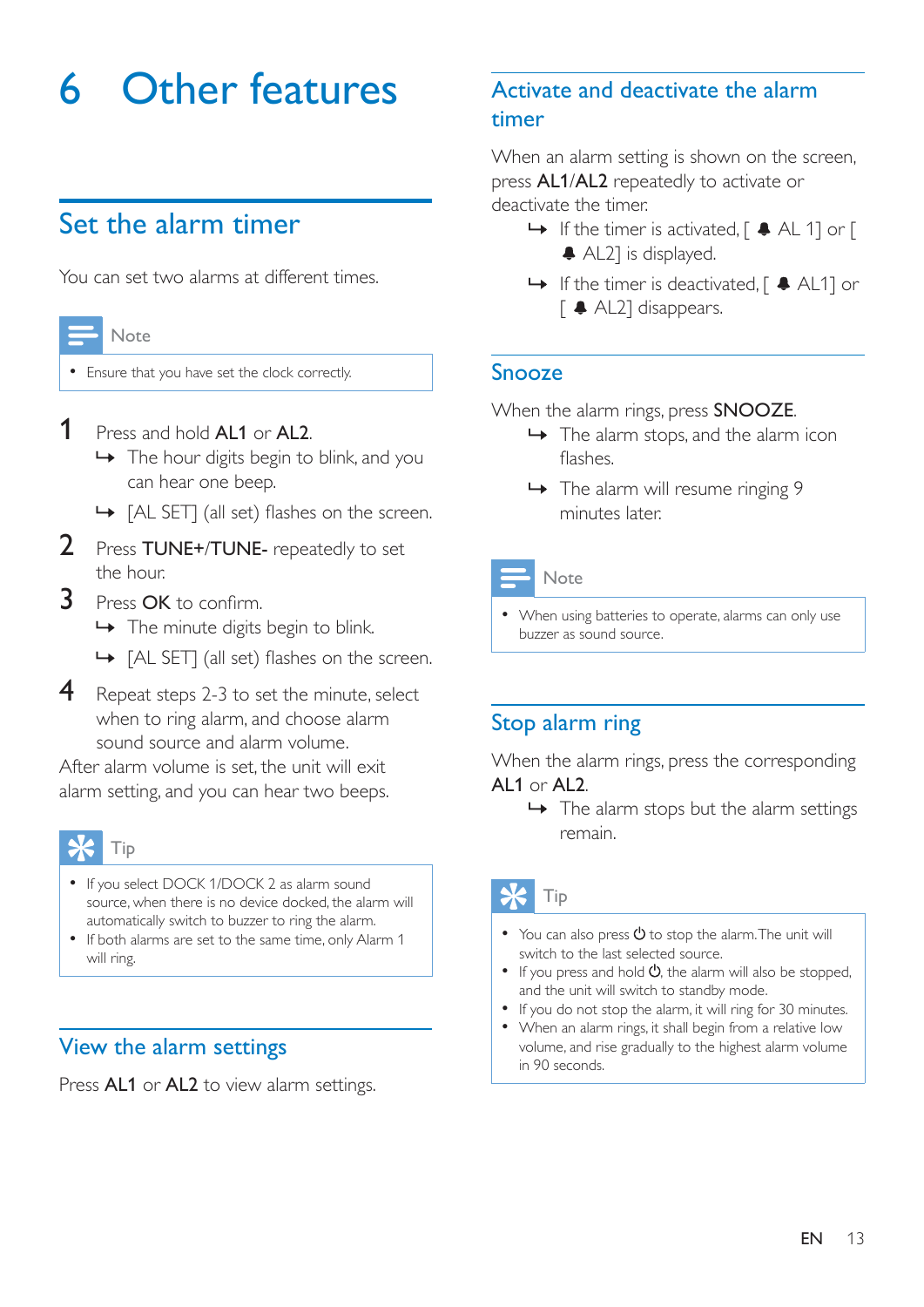## <span id="page-15-0"></span>Set the sleep timer

This unit can switch to standby automatically after a set period of time.

Press SLEEP repeatedly to select from 120, 90, 60, 45, 30 and 15 minutes.

 $\rightarrow$  When the sleep timer is activated, the display shows  $z^z$ .

#### To deactivate sleep timer

- 1 Press SLEEP repeatedly until [OFF] (off) is displayed.
	- $\rightarrow$  The sleep timer is deactivated,  $z^2$ disappears on the display.

## Adjust display brightness

When no alarm is firing, press BRIGHTNESS repeatedly to select different levels of display brightness.



 When using batteries to operate, you can not select brightness levels.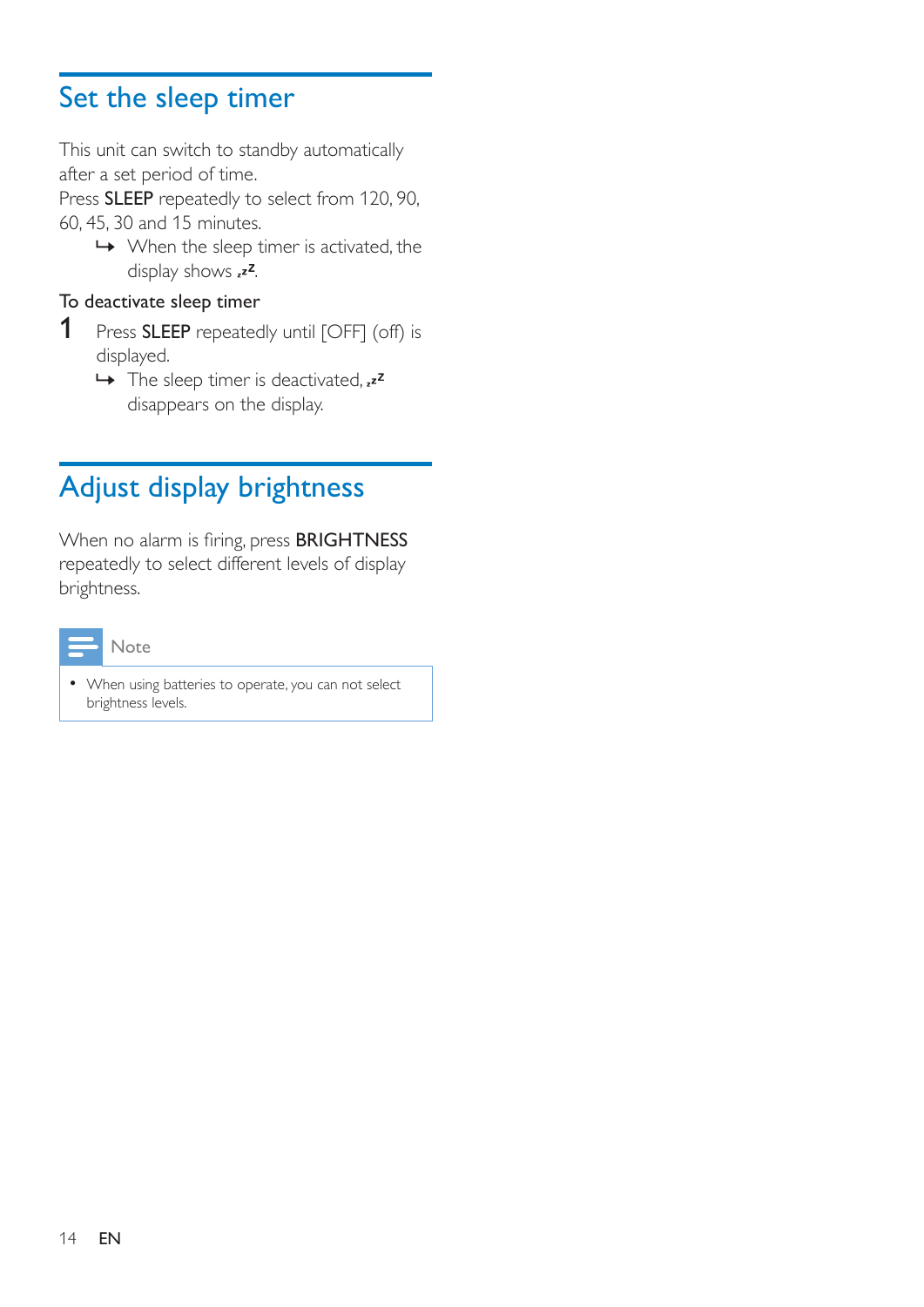## <span id="page-16-0"></span>7 Adjust sound

## Adjust volume level

During play, press VOL +/- to increase/decrease the volume level step by step.



• Press and hold VOL +/- to increase/decrease the volume at faster speed.

## Select a sound effect

During play, press SET TIME repeatedly to select from a preset sound effect and turn on/ off dynamic bass enhancement.



- The unit supports the following sound effects: [POP] (pop), [JAZZ] (Jazz), [ROCK] (rock), [CLAS] (classic) and [FLAT] (flat).
- If DBB is activated, [DBB] is displayed.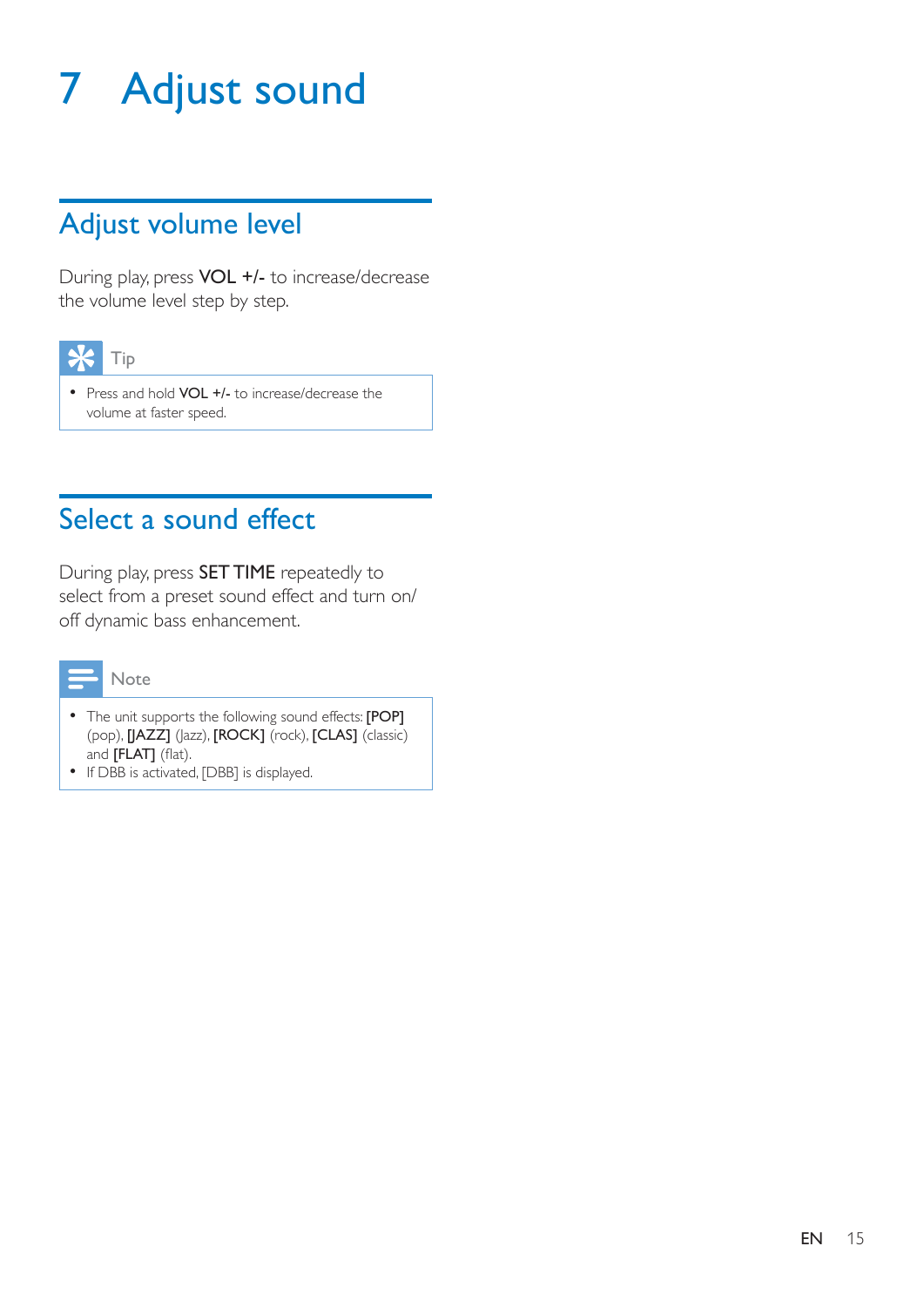## <span id="page-17-0"></span>8 Product information

#### Note

• Product information is subject to change without prior notice.

## Specifications

## Amplifier

| Total output power        | 8 W                          |
|---------------------------|------------------------------|
| <b>Frequency Response</b> | 80 Hz -16 kHz.<br>$\pm 3$ dB |
| Signal to Noise Ratio     | $\geq$ 67dBA                 |
| Aux Input (Audio in)      | 0.6 V RMS 20 kohm            |

## FM

| Tuning Range                                          | FM 87.5 - 108 MHz |
|-------------------------------------------------------|-------------------|
| Tuning grid                                           | 50 KHz            |
| - Mono, 26dB quieting                                 | $<$ 22 dBf        |
| sensitivity<br>- Stereo, 46dB quieting<br>sensitivity | $<$ 51 dBf        |
| Search Sensitivity                                    | $<$ 41 dBf        |
| Total Harmonic                                        | $<$ ?%            |
| Distortion                                            |                   |
| Signal to Noise Ratio                                 | $>45$ dB          |
|                                                       |                   |

## **Speakers**

| Speaker Impedance | 4 ohm               |
|-------------------|---------------------|
| Speaker Driver    | $57 \, \mathrm{mm}$ |
| Sensitivity       | >84dB/m/W           |

## General information

| AC power                | 230-240V~, 50Hz                |
|-------------------------|--------------------------------|
| <b>Operation Power</b>  | 44 W                           |
| Consumption             |                                |
| Standby Power           |                                |
| Consumption             |                                |
| (clock display)         | $<$ 1 W                        |
| Dimensions              |                                |
| - Main Unit             |                                |
| $(W \times H \times D)$ | $260 \times 138 \times 185$ mm |
| Weight (Main unit,      | 1.13 kg                        |
| without packing)        |                                |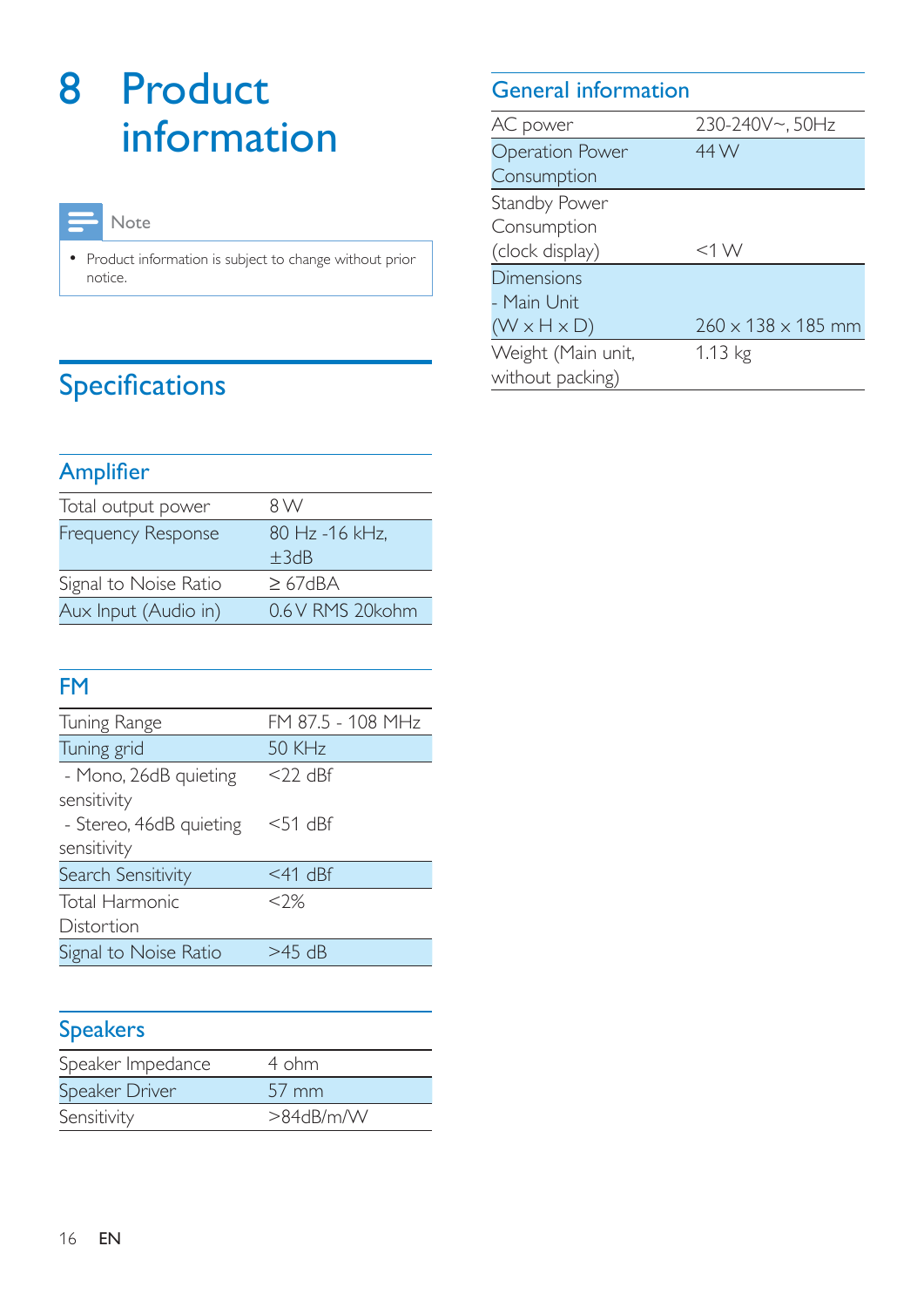## <span id="page-18-0"></span>9 Troubleshooting

#### Caution

• Never remove the casing of this apparatus.

To keep the warranty valid, never try to repair the system yourself.

If you encounter problems when using this apparatus, check the following points before requesting service. If the problem remains unsolved, go to the philips web site (www. philips.com/support). When you contact philips, ensure that your apparatus is nearby and the model number and serial number are available.

#### No power

- Ensure that the AC power plug of the unit is connected properly.
- Ensure that there is power at the AC outlet.
- Ensure that the batteries are inserted correctly.

#### No sound

- Adjust the volume.
- Check if the unit is performing auto scan. Volume is muted during auto scan process.

#### No response from the unit

 Remove the batteries from the main unit (if inserted), disconnect and reconnect the AC power plug, and turn on the unit again.

#### Poor radio reception

- Increase the distance between the unit and your TV or VCR.
- Fully extend the FM antenna.

#### Timer does not work

- Set the clock correctly.
- Switch on the timer.

#### Clock/timer setting erased

- Power has been interrupted or the power plug has been disconnected.
- Reset the clock/timer.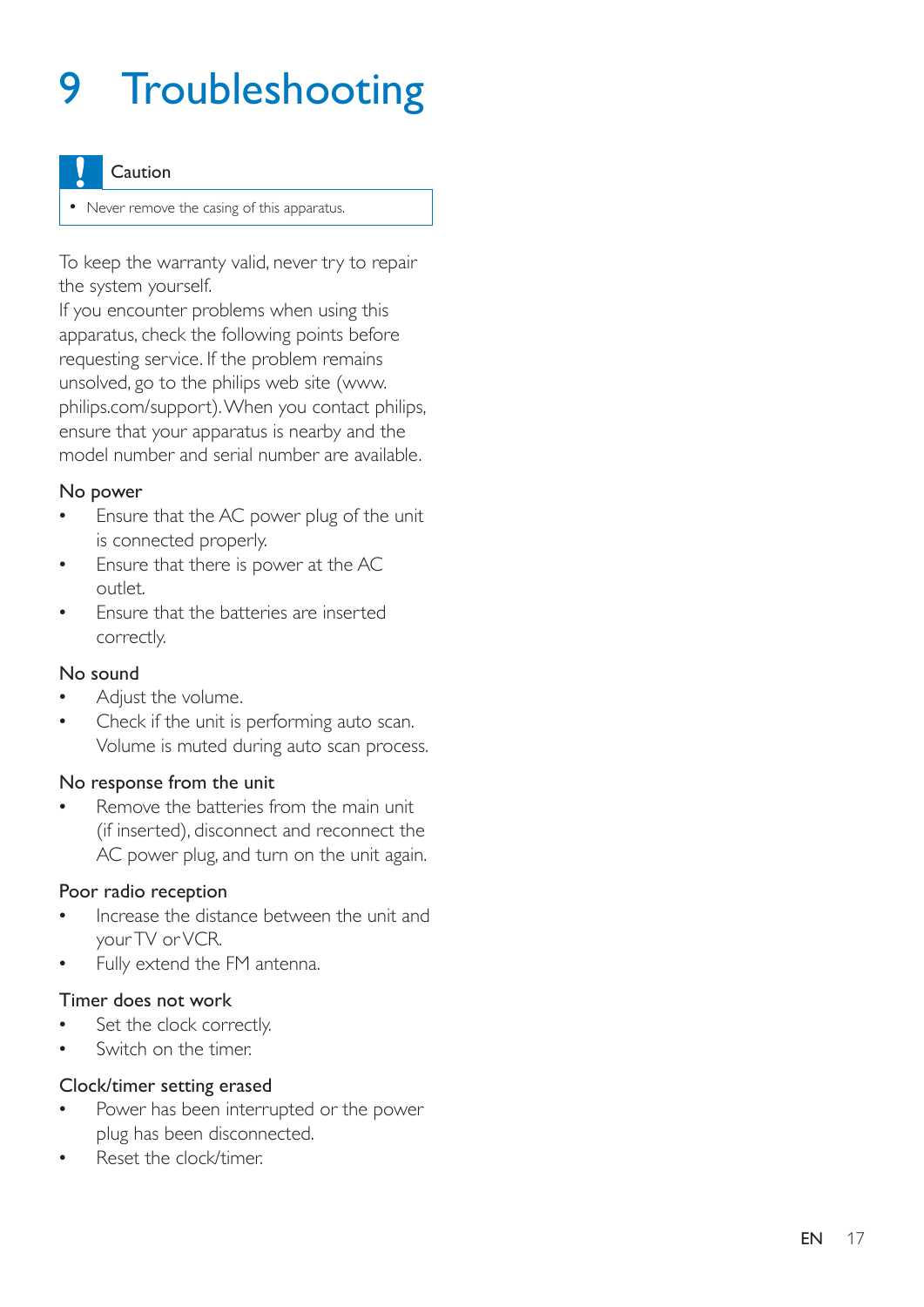

## $\mathcal{L}$   $\mathcal{L}$   $\mathcal{L}$   $\mathcal{L}$   $\mathcal{L}$   $\mathcal{L}$   $\mathcal{L}$   $\mathcal{L}$   $\mathcal{L}$   $\mathcal{L}$   $\mathcal{L}$   $\mathcal{L}$   $\mathcal{L}$   $\mathcal{L}$   $\mathcal{L}$   $\mathcal{L}$   $\mathcal{L}$   $\mathcal{L}$   $\mathcal{L}$   $\mathcal{L}$   $\mathcal{L}$   $\mathcal{L}$   $\mathcal{L}$   $\mathcal{L}$   $\mathcal{$

In this warranty:

We means WOOX Innovations Singapore Pte Ltd ARBN 165 105 975, and our contact details are set out at the end of this warranty;

You means the purchaser or the original end-user of the Goods;

Supplier means the authorised distributor or retailer of the Goods that sold you the Goods in Australia or New Zealand; and Goods means the product or equipment which was accompanied by this warranty and purchased in Australia or New Zealand.

If you require assistance with the operation of the product, its features or specifications please call the Philips Consumer Care Centre on 1300 850 633 in Australia or 0800 639 953 in New Zealand.

Australia: If you are taken to have been supplied with our goods as a "Consumer" for the purposes of the Australian Consumer Law then : Our Goods come with guarantees that cannot be excluded under the Australian Consumer Law. You are entitled to a replacement or refund for a major failure and compensation for any other reasonably foreseeable loss or damage. You are also entitled to have the Goods repaired or replaced if the goods fail to be of acceptable quality and the failure does not amount to a major failure. This is not a complete statement of your legal rights as a consumer.

New Zealand: Our Goods come with guarantees that cannot be excluded under the Consumer Guarantees Act 1993. This guarantee applies in addition to the conditions and guarantees implied by that legislation.

Additional Warranty: In addition to the rights and remedies that you may have under the Australian Consumer Law, Consumer Guarantees Act of New Zealand or any other applicable law, we provide the following warranty against defects: (Additional Warranty).

- 1. If, during the first 12 months from their date of purchase from the Supplier (Warranty Period), the Goods prove defective by reason of improper workmanship or materials and none of your statutory rights or remedies apply, we will repair or replace the Goods without charge.
- 2. We do not have to repair or replace the Goods under this Additional Warranty if the Goods have been used for a commercial purpose; misused, improperly or inappropriately installed, operated or repaired; abused; damaged; or not maintained in accordance with the manufacturer's instructions.
- 3. Even when we do not have to repair or replace the Goods, we may decide to do so anyway. In some cases, we may decide to substitute the Goods with a similar alternative product of our choosing. All such decisions are at our absolute discretion.
- 4. All goods that are repaired, replaced or substituted under this Additional Warranty continue to receive the benefit of this Additional Warranty for the time remaining on the original Warranty Period.
- 5. This Additional Warranty is limited to repair, replacement or substitution only. As far as the law permits, we will not be liable for any loss or damage caused to property or persons arising from any cause whatsoever.
- 6. In order to claim under this Additional Warranty you must telephone us on 1300 850 633 in Australia or 0800 639 953 in New Zealand within the Warranty Period. You will be asked for details of the Goods, a description of the defect and you personal details. Upon accepting your claim, we shall assist you with either returning the Goods to the Supplier for replacement or a Philips Authorised Service Centre in Australia or New Zealand for your Goods to be repaired. We may require that you return the Goods for repair, replacement or substitution.
	- ∗ All returned Goods must be accompanied by satisfactory proof of purchase which clearly indicates the name and address of the Supplier, the date and place of purchase and identifies product. It is best to provide a legible and unmodified receipt or sales invoice.
	- ∗ You must bear any expense for return of the Goods or otherwise associated with making your claim under this Additional Warranty.
- 7. This warranty is only valid and enforceable in Australia and New Zealand.

Contact us for further details.

In Australia contact In New Zealand contact Consumer Care: 1300 850 633<br> **E-mail:** le.anz@philips.com<br> **Email:** le.anz@philips.com E-mail: <u>le.anz@philips.com</u><br>Website: www.philips.com/support 65 Epping Rd, North Ryde, NSW 2113

Website: www.philips.com/support

© 2013 WOOX Innovations Limited. All rights reserved.

This product was brought to the market by WOOX Innovations Limited or one of its affiliates, further referred to in this document as WOOX Innovations, and is the manufacturer of the product.

WOOX Innovations is the warrantor in relation to the product with which this booklet was packaged. Philips and the Philips Shield Emblem are registered trademarks of Koninklijke Philips N.V."